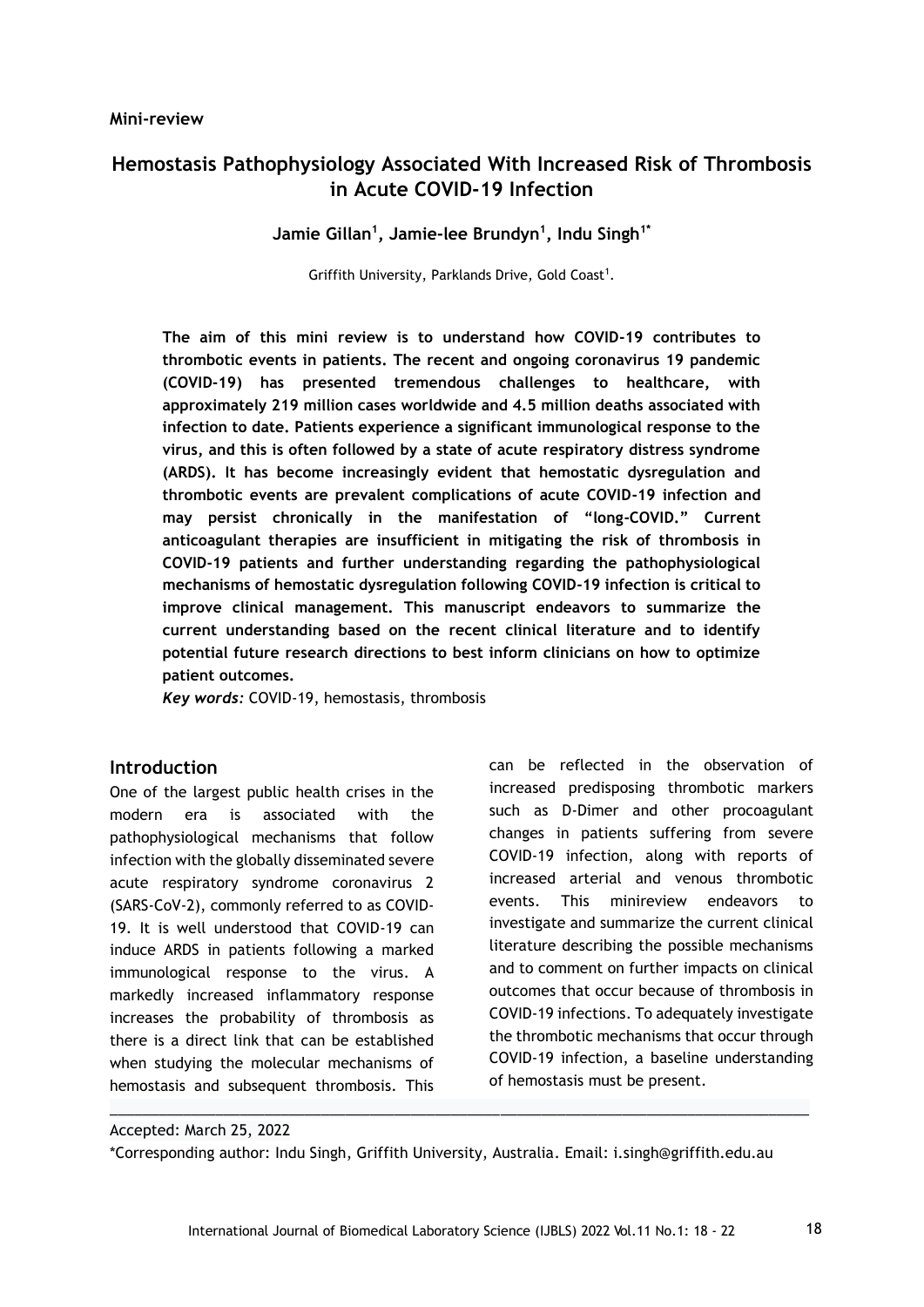### **Background**

#### *Hemostasis*

Hemostasisis the process of arresting the loss of blood and maintaining it as a fluid in its compartments. It is highly regulated and physiologically involved, as hemostatic dysregulation can often lead to thrombotic events when disproportionally upregulated, or bleeding disorders when disproportionally downregulated. An understanding of the processes that occur in the body to induce hemostasis is highly clinically relevant. Clinical intervenetions (such as prophylactic heparin) can be conducive to hemostatic dysregulation or may not be feasible due to an underlying presence

of pre-existing hemostatic dysfunction.

Hemostasis occurs in three primary stages within the body, the first stage being agonistic blood vessel activity combined with platelet adhesion to form a mechanical primary plug. The second stage of hemostasis is secondary activation of a cascade of coagulation proteins commonly referred to as coagulation factor interactions that contribute to clot formation and significant strengthening of the formed primary plug. The final stage is activation of the fibrinolytic system to regulate hemostatic activity by breaking down fibrin to dissolve the clot after healing has taken place, as demonstrated in Figure 1.



#### **Figure 1: Coagulation Cascade Depiction**

Blood coagulation cascade involving an amplification system in which activation of various coagulation factors occurs in sequence leading to a cascade or domino effect. Each reaction is promoted by the preceding reaction. If there is a deficiency of any one of the factors, the following may result: The rate of blood coagulation is slowed, initiation of the next reaction in the sequence is delayed, the time taken to form a clot is prolonged and bleeding from an injured blood vessel is not effectively arrested. Hyperactivation of these procoagulant factors would conversely result in a hypercoagulable state and present risk of uncontrolled clot formation and eventual thrombosis, as is being demonstrated in COVID.

Figure based on (adapted) information in Rodak's hematology textbook: Keohane EM, Otto CN, Walenga JM. Rodak's Hematology: Clinical Principles and Applications. 6th ed. St. Louis, Missouri: Elsevier; 2020.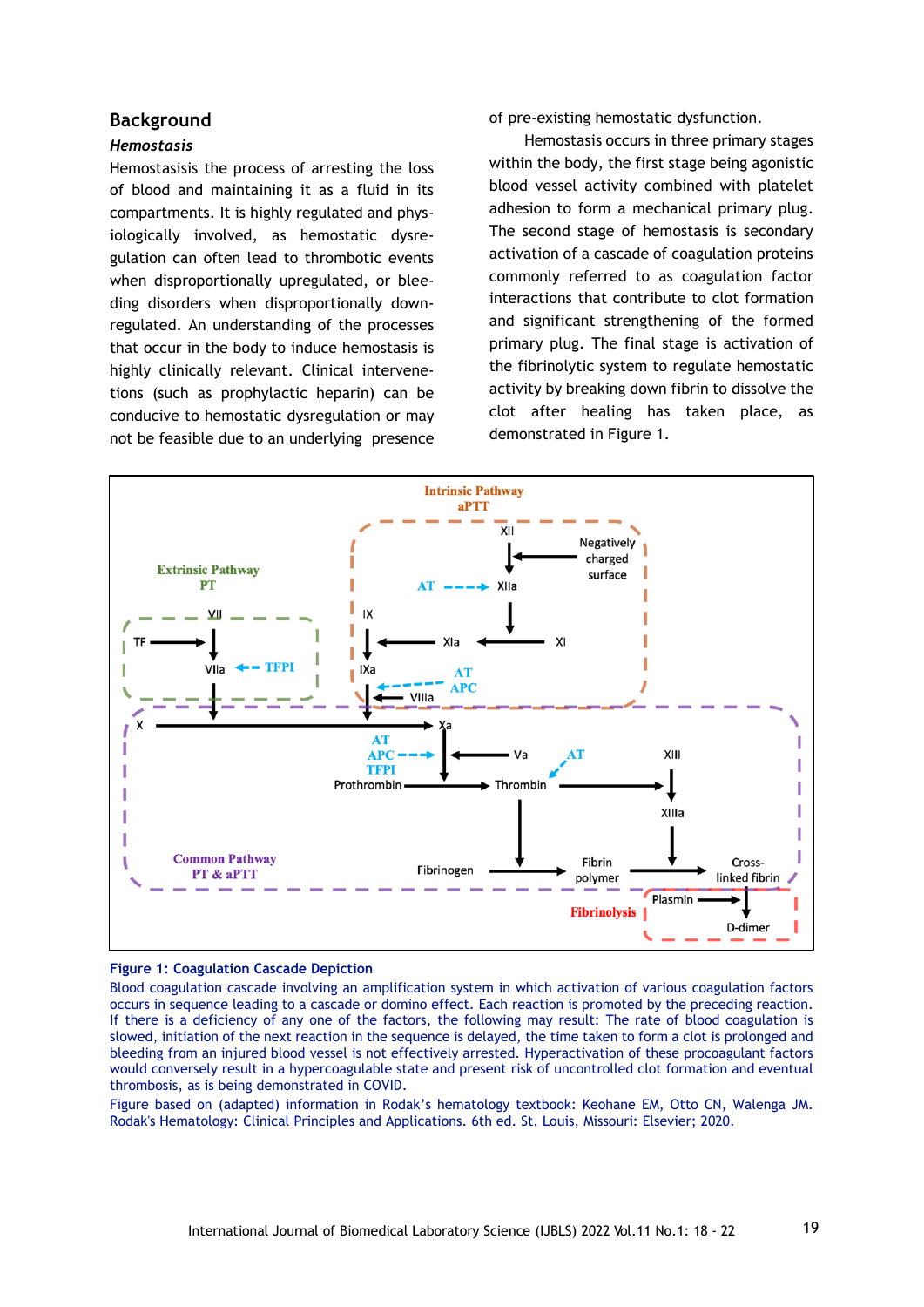# **Discussion**

### *Hemostasis in COVID-19*

A high prevalence of increased thrombotic events and prothrombotic pathophysiology has been observed through the infection of COVID-19, due to dysregulation of the coagulation cascade caused by an imbalance between procoagulation and anticoagulation.<sup>1, 2</sup> This imbalance in the coagulation system is evidenced by the finding of both microvascular and macrovascular thrombosis and embolism in COVID-19 patients in multiple organ systems.<sup>3</sup> There are many hypotheses regarding the reason for the dysfunctional coagulation seen in COVID-19, including a cytokine storm, which consequently leads to a hyperinflammatory state.<sup>1</sup> The study by Pretorius, Vlok showed hypercoagulation induced by inflammation along with hypofibrinolysis in COVID-19 affected patients.<sup>2</sup> A particularly high proportion of thromboembolic complications have been reported to arise in hemodialysis circuits and in young, otherwise healthy patients with no underlying predispositions to hypercoagulation despite the administration of prophylactic anticoagulant medications. This would suggest that COVID-19 induces mechanisms which increase the risk of thrombosis in not only patients with underlying medical conditions, but also young and healthy patients. Furthermore, thromboembolism has been reported in acute care and in weeks following illness, suggesting that the mechanisms of hypercoagulation in COVID-19 infection may not only lead to a transient increase of risk for thrombosis, but may last several weeks or longer after hospitalization.<sup>4</sup> This would warrant further study into the pathophysiology of COVID-19 and long COVID.

It has been previously mentioned that a direct link can be observed in the physiological mechanisms between inflammation and hemostasis; however, there is still a significant gap in the literature and a further understanding of this potentially causal link that would suggest anti-inflammatory prophylaxis and therapeutic treatment could mitigate the risk of thrombosis in COVID-19. If there is no causal link, the use of targeted anticoagulation medication would likely be more favorable in reducing the risk of thrombosis, as anti-inflammatory medication would not have clinical utility. This could also be described as being a significant gap in the current literature, as an understanding of the exact mechanisms of action of COVID-19 infection that give rise to a pathophysiological increased level of hypercoagulation which has been demonstrated in healthy and ill patients would provide a basis for the development of preventative therapies that could appropriately target the cause of thrombosis post infection and potentially reduce rates of mortality and morbidity as a result of COVID-19 infection.

Several studies have found increases in factor VIII and the presence of ultra-large von Willebrand factor (UL-VWF) multimers in COVID-19 patients.5-8 Under normal circumstances, UL-VWF multimers are cleaved into smaller, functional units, which allows platelet adhesion in the required conditions, such as an active bleed. The increased factor VIII and UL-VWF may produce or augment the hypercoagulable state seen in COVID-19. Currently, the implication of conventional preventative therapies is largely unreliable in reducing thrombotic events due to COVID-19 infection, and treatments generally target the effects on organ systems that occur because of thrombosis and / or embolism. This may be due to the unique pathophysiological processes of COVID-19. The most reported cases of thrombotic events in COVID-19 are deep vein thrombosis and subsequent pulmonary embolism.<sup>9</sup>

#### *Thrombotic Events in COVID-19*

Pulmonary embolism has been shown to be extremely prevalent in patients experiencing COVID-19 infection, with about a 20-30% incidence in critically ill patients.<sup>10</sup> Pulmonary embolism (PE) is a pathology where a thrombus has formed generally in a deep vein of the leg, known as a deep vein thrombosis (DVT), dislodged into the vascular circulation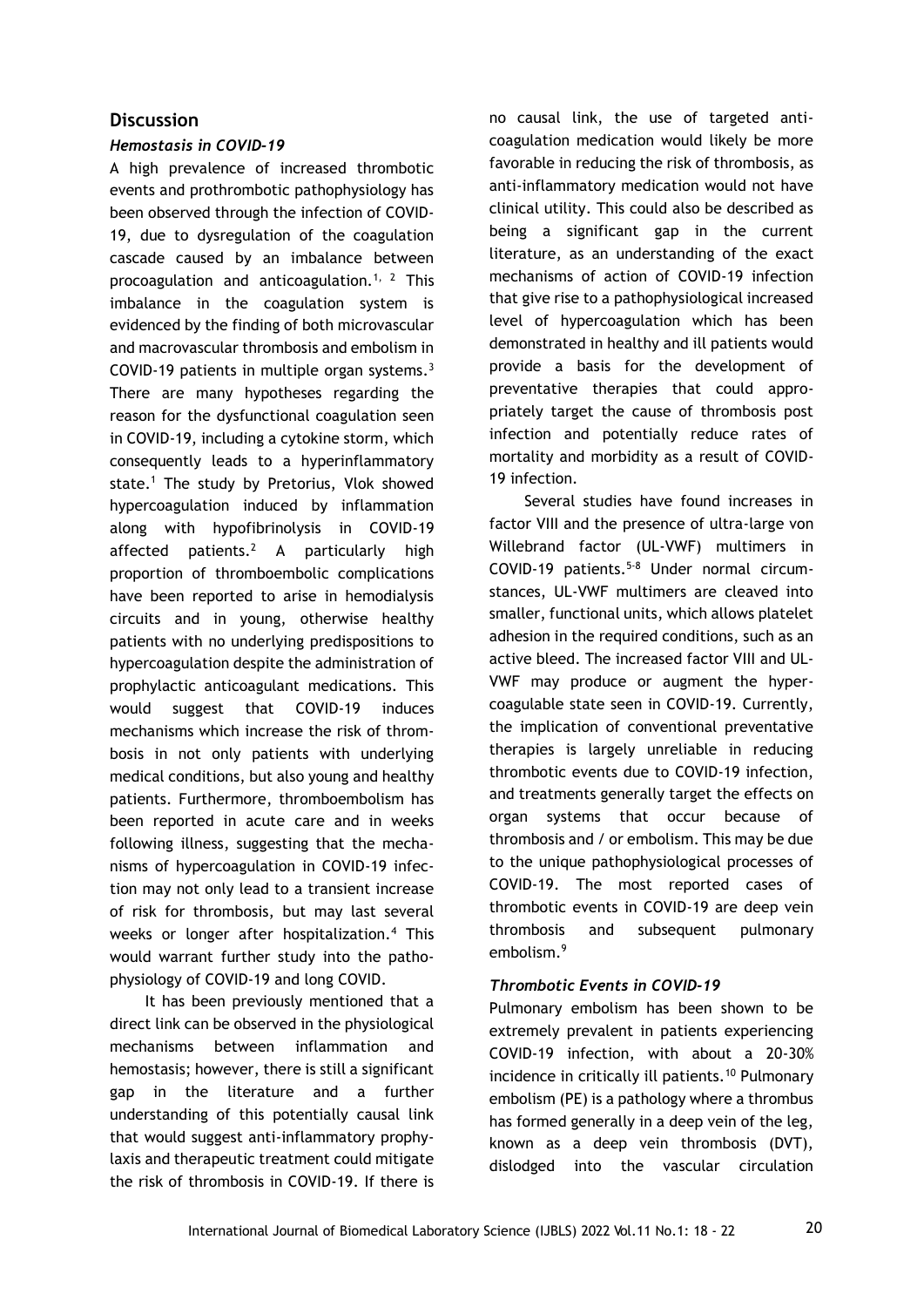(embolized) and occluded a pulmonary artery. The occlusion of pulmonary vessels causes pulmonary infarction, meaning the death of tissue (tissue necrosis) as a result of a lack of blood supply. The dissemination of microthrombi formation throughout the pulmonary vasculature has been hypothesized to contribute to the extremely high incidence of thrombosis overall, PE and the unique presentation and physiology associated with ARDS following COVID-19 infection. Ackermann *et al.,* compared autopsies of lung specimens from 7 patients who died because of COVID-19 with 7 patients who died because of H1N1 influenza ARDS complications.<sup>11</sup> Alveolar capillary microthrombi were found to be approximately 9 times as prevalent in COVID-19 patients when compared to influenza patients, supporting the hypothesis that the COVID-19 virus contributes to thrombotic mechanisms through its unique pathophysiology. Marked increase in endothelial injury in addition to intracellular virus could also be observed in areas of increased microthrombus formation, also supporting the hypothesis that there is a causal link between inflammatory response and thrombus formation. It has also emerged recently that a condition of reduced platelet count in the peripheral blood can be induced by vaccine administration, called vaccine-induced immune thrombotic thrombocytopenia (VITT) in rare cases.

#### *Anticoagulation in COVID-19*

Currently, there is insufficient literature to identify and describe the role, significance, and appropriate use of anticoagulant therapies on a large clinical scale in the mitigation of hypercoagulation in COVID-19 afflicted patients. The enormous prevalence of this virus and the high rate of mortality resulting from thrombosis following infection should sufficiently motivate clinical studies in this area to ascertain the true mechanisms of action and therefore develop appropriate therapies. There is currently no targeted strategy for treating the hypercoagulative state observed

in COVID-19 infection and the current guidelines suggest thromboembolism prophylaxis for all patients in the absence of significant contraindications. Recent clinical trials have shown conventional thromboprophylaxis was ineffective in reducing inappropriate coagulation due to COVID-19.<sup>12</sup> Low molecular weight heparin has also been demonstrated to be ineffective in recent studies.<sup>13</sup> This would suggest that the hypercoagulation demonstrated in COVID-19 cases are most probably linked to inflammatory pathophysiology.

# **Conclusion**

The emergence and persistence of the COVID-19 pandemic has propelled widespread investigations into the complex pathophysiological mechanisms interacting between multiple organ systems to lead to an increase in patient outcomes; particularly in the management of ARDS frequently developed in hospitalized patients infected with the virus. The aim of this manuscript was to review the current state of literature to ascertain the current level of understanding of these mechanisms, specifically regarding the induction of hypercoagulation in patients infected with COVID-19, to infer possible gaps in the current literature and to form an educated proposal for future directions.

Recent studies demonstrate that a direct link can be observed in the physiological mechanisms between inflammation and hemostasis, but it has not yet been determined whether this is a causal relationship, or if the illness simply induces simultaneous pathophysiological pathways in parallel.<sup>14</sup> This is a significant gap in the literature and a further understanding of this potentially causal link would suggest that anti-inflammatory prophylaxis and therapeutic treatment could mitigate the risk of thrombosis in viral infection from COVID-19. If there is no causal link, the use of targeted anticoagulation medication would likely be more favorable in reducing the risk of thrombosis, as anti-inflammatory medication would not have clinical utility. The presence or